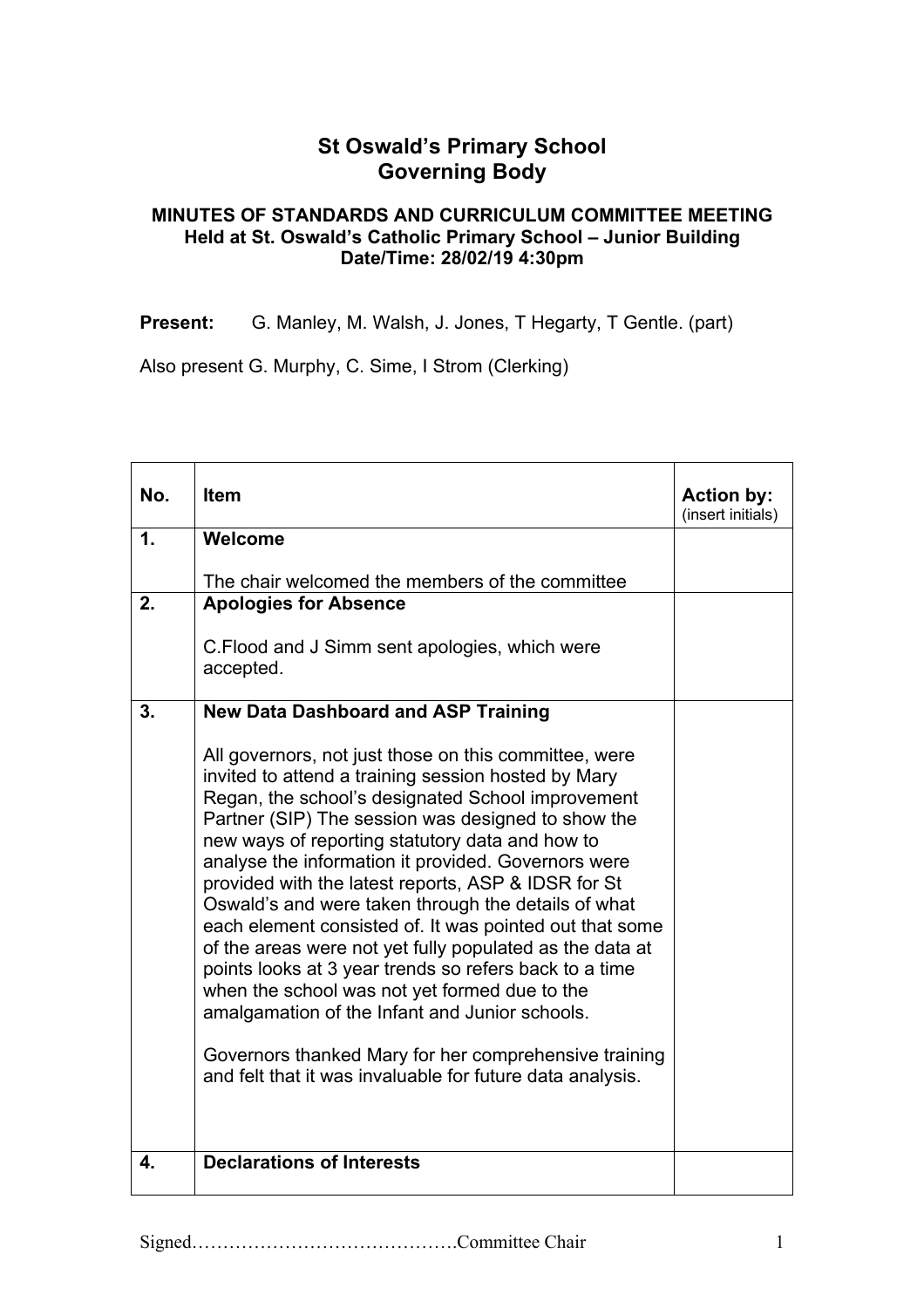|    | The members of staff noted their interests.                                                                                                                                                                                                                                                                                                                                                                                                                                                                                                                                                                                                                                                                                                                                                                                                                                                                                            |  |
|----|----------------------------------------------------------------------------------------------------------------------------------------------------------------------------------------------------------------------------------------------------------------------------------------------------------------------------------------------------------------------------------------------------------------------------------------------------------------------------------------------------------------------------------------------------------------------------------------------------------------------------------------------------------------------------------------------------------------------------------------------------------------------------------------------------------------------------------------------------------------------------------------------------------------------------------------|--|
| 5. | <b>Notification of Additional Business</b>                                                                                                                                                                                                                                                                                                                                                                                                                                                                                                                                                                                                                                                                                                                                                                                                                                                                                             |  |
|    | It was requested that the school residential trip was<br>added to the agenda. This was agreed.                                                                                                                                                                                                                                                                                                                                                                                                                                                                                                                                                                                                                                                                                                                                                                                                                                         |  |
| 6. | <b>Minutes of previous meeting</b>                                                                                                                                                                                                                                                                                                                                                                                                                                                                                                                                                                                                                                                                                                                                                                                                                                                                                                     |  |
|    | Agreed as accurate and signed by the chair.                                                                                                                                                                                                                                                                                                                                                                                                                                                                                                                                                                                                                                                                                                                                                                                                                                                                                            |  |
| 7. | <b>Matters arising</b>                                                                                                                                                                                                                                                                                                                                                                                                                                                                                                                                                                                                                                                                                                                                                                                                                                                                                                                 |  |
|    | Governors noted that the data training requested at the<br>previous meeting had taken place at the start of this<br>meeting.                                                                                                                                                                                                                                                                                                                                                                                                                                                                                                                                                                                                                                                                                                                                                                                                           |  |
| 8. | <b>SIP Report</b>                                                                                                                                                                                                                                                                                                                                                                                                                                                                                                                                                                                                                                                                                                                                                                                                                                                                                                                      |  |
|    | The report had been previously circulated. Mrs Walsh<br>highlighted that the self evaluation judgements were the<br>same as they had prior to the Ofsted inspection. It was<br>explained that the self evaluation could take into<br>account the judgements of a recent Ofsted report but<br>that it was about the schools judgement of where they<br>were and also should take into account any progress or<br>changes that have taken place since the inspection.<br>Governors agreed the judgements.                                                                                                                                                                                                                                                                                                                                                                                                                                |  |
|    | Governors noted that the hard work on attendance was<br>really noticeable and congratulated the staff on the<br>impact that the strategies were having.                                                                                                                                                                                                                                                                                                                                                                                                                                                                                                                                                                                                                                                                                                                                                                                |  |
|    | Governors were informed that targets in Year 6 had<br>been adjusted. Governors asked what factors had<br>been taken into account to make the changes in<br>targets. They were informed that there had been a high<br>level of mobility in the current cohort. In the time that<br>the cohort had been in school, there had been 23 new<br>arrivals and 24 leavers meaning a turnover of over<br>30%. The schools good reputation for supporting<br>children with additional needs meant that the arrivals<br>tended to have additional needs whereas the leavers<br>included a number of high achievers. Governors asked<br>whether the targets were still challenging. They<br>were informed that the targets were still aspirational and<br>are above the previous year's national expectations.<br>Small additional differentiated support groups have now<br>started to fill gaps.<br>Governors asked how many was in each groups. |  |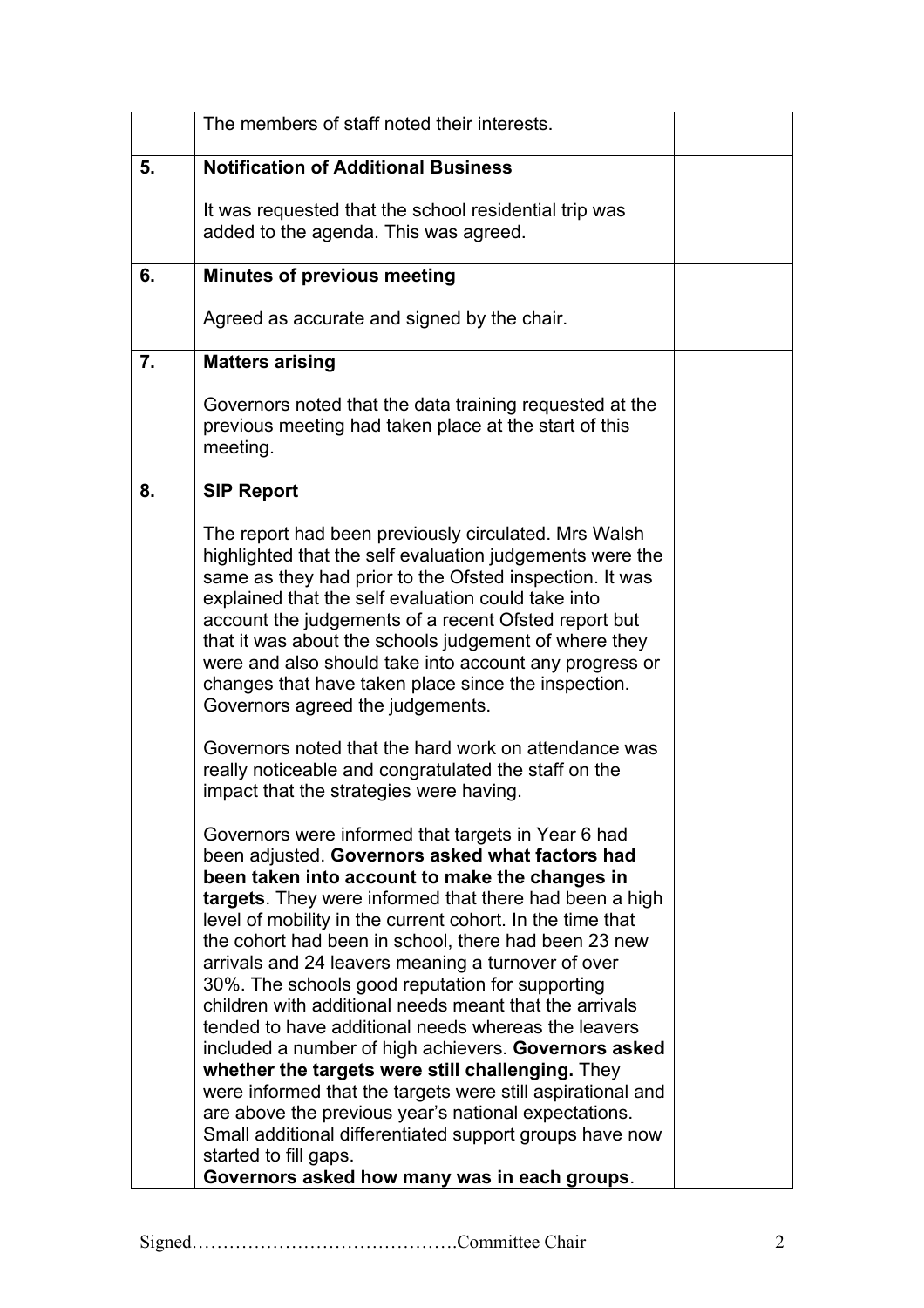|    | They were informed that the groups were not                                                                     |  |
|----|-----------------------------------------------------------------------------------------------------------------|--|
|    | necessarily equal but based on different needs so that                                                          |  |
|    | pupils received the support that they require and there                                                         |  |
|    | were no arbitrary limits on numbers. Children were able                                                         |  |
|    | to move between ability groups when they had met their                                                          |  |
|    | targets.                                                                                                        |  |
|    |                                                                                                                 |  |
|    | Year 2 targets for end of key stage have also been                                                              |  |
|    | adjusted. Again, mobility has been an issue and in Year                                                         |  |
|    | 2 there has been an increase in EAL pupils. The                                                                 |  |
|    | numbers were shared with governors.                                                                             |  |
|    |                                                                                                                 |  |
|    | Phonics – A small but significant cohort of children who                                                        |  |
|    | need specialised support has meant that the targets                                                             |  |
|    | have been adjusted in Year 1. There has been                                                                    |  |
|    | improved provision for those children who needed a                                                              |  |
|    | differentiated curriculum to support their development                                                          |  |
|    | so enhancements to the area had been added, this has                                                            |  |
|    | had a really positive effect on those children. Mrs Walsh                                                       |  |
|    | commented on how proactive year 1 staff had been to                                                             |  |
|    | making the changes. The targets though adjusted are                                                             |  |
|    | still challenging targets. It is anticipated that boys                                                          |  |
|    | results will be lower than girls due to a high number of                                                        |  |
|    | SEND boys.                                                                                                      |  |
|    |                                                                                                                 |  |
|    | EYFS – There has been good progress since the last                                                              |  |
|    | report. There has been a focus on boys writing                                                                  |  |
|    | particularly in gross motor skills. This cohort seem more                                                       |  |
|    | engaged due to the support in physical development                                                              |  |
|    | games that have been developed. A governor asked                                                                |  |
|    | why boys do not seem to have a feel for holding the                                                             |  |
|    | <b>pencil.</b> It was explained that boys tend to develop their                                                 |  |
|    | lower body areas earlier. Their support on physical                                                             |  |
|    | development concentrates on different stimulus like                                                             |  |
|    | balance bikes. This helps with gross motor skills which                                                         |  |
|    | in turn helps develop the fine motor skills needed for                                                          |  |
|    | pencil control. Governors noted that the report                                                                 |  |
|    | identified that one teacher had been cautious in                                                                |  |
|    | their assessments. They asked why was this. This                                                                |  |
|    | teacher had missed some of the joint moderation                                                                 |  |
|    | sessions and so was being cautious, having only their                                                           |  |
|    | own judgements to compare. As they missed the<br>moderation the head of EYFS met with the teacher to            |  |
|    |                                                                                                                 |  |
|    | ensure the messages were shared. Moderation is done<br>with all teachers and support staff in attendance to     |  |
|    |                                                                                                                 |  |
|    | ensure consistency across the year group. In addition,<br>during pupil progress meetings all teachers will have |  |
|    | one to one discussions with leaders to ensure that the                                                          |  |
|    | children are all discussed individually                                                                         |  |
| 9. | <b>Changes to Ofsted Framework and Guidance</b>                                                                 |  |
|    |                                                                                                                 |  |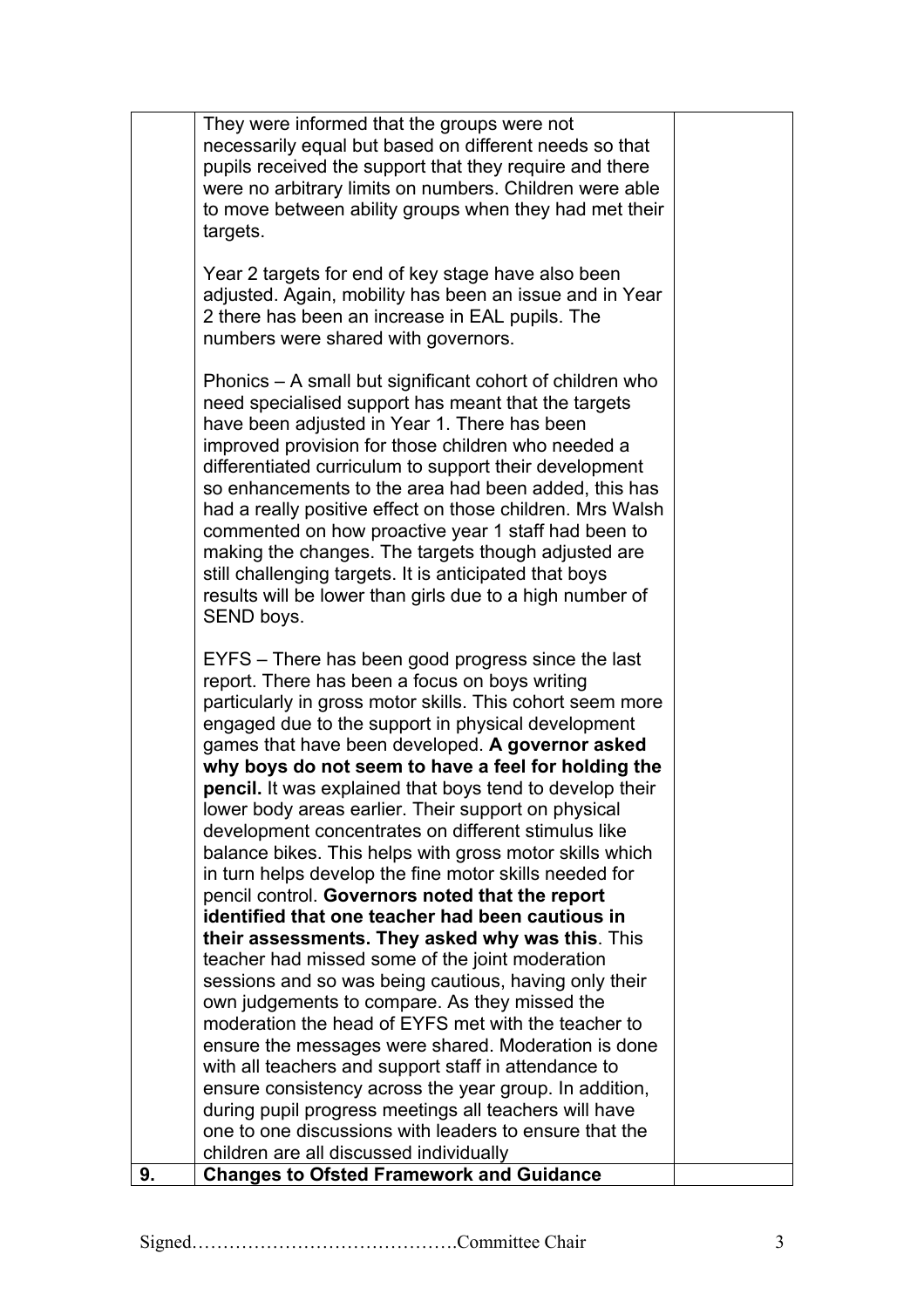|     | The draft inspection handbook is available from Ofsted<br>for consultation, they are actively encouraging<br>responses from teachers and leaders. Mrs Walsh<br>suggested that governors should read and feedback if<br>they were particularly keen to do so as there are some<br>significant changes proposed. One of the most<br>significant changes proposed is the suggestion that a<br>Section 8 inspection would last 2 days instead of 1 and<br>the call would come by 10am with the inspectors<br>arriving at 12.30pm the same afternoon, ultimately a 2.5<br>day inspection. Governors felt that this showed a lack of<br>trust and respect to the professionals in school.<br>There is to be a proposed change in focus from internal<br>data to what the curriculum looks like and how well it is<br>delivered, How well staff do their job and what leaders<br>do to support them. Only externally validated data, as<br>described in the earlier training, will be examined.<br>Governors commented that teachers shouldn't be<br>taking too much of their time creating data that<br>doesn't impact on pupils. This was agreed by<br>everyone in the meeting. Mrs Walsh informed<br>governors that with the proposed changes in mind, the<br>data presented to governors would be more succinct<br>and meaningful. |  |
|-----|---------------------------------------------------------------------------------------------------------------------------------------------------------------------------------------------------------------------------------------------------------------------------------------------------------------------------------------------------------------------------------------------------------------------------------------------------------------------------------------------------------------------------------------------------------------------------------------------------------------------------------------------------------------------------------------------------------------------------------------------------------------------------------------------------------------------------------------------------------------------------------------------------------------------------------------------------------------------------------------------------------------------------------------------------------------------------------------------------------------------------------------------------------------------------------------------------------------------------------------------------------------------------------------------------------------------------------|--|
|     |                                                                                                                                                                                                                                                                                                                                                                                                                                                                                                                                                                                                                                                                                                                                                                                                                                                                                                                                                                                                                                                                                                                                                                                                                                                                                                                                 |  |
| 10. | <b>Standards Across the School</b>                                                                                                                                                                                                                                                                                                                                                                                                                                                                                                                                                                                                                                                                                                                                                                                                                                                                                                                                                                                                                                                                                                                                                                                                                                                                                              |  |
|     | The report on standards had been previously<br>distributed.                                                                                                                                                                                                                                                                                                                                                                                                                                                                                                                                                                                                                                                                                                                                                                                                                                                                                                                                                                                                                                                                                                                                                                                                                                                                     |  |
|     | Mrs Murphy explained the EYFS and KS1 elements.                                                                                                                                                                                                                                                                                                                                                                                                                                                                                                                                                                                                                                                                                                                                                                                                                                                                                                                                                                                                                                                                                                                                                                                                                                                                                 |  |
|     | She explained that the progress was being reported on                                                                                                                                                                                                                                                                                                                                                                                                                                                                                                                                                                                                                                                                                                                                                                                                                                                                                                                                                                                                                                                                                                                                                                                                                                                                           |  |
|     | from the summer results in the previous academic year<br>to the Autumn term. The reports highlighted the mobility                                                                                                                                                                                                                                                                                                                                                                                                                                                                                                                                                                                                                                                                                                                                                                                                                                                                                                                                                                                                                                                                                                                                                                                                               |  |
|     | issue previously discussed.                                                                                                                                                                                                                                                                                                                                                                                                                                                                                                                                                                                                                                                                                                                                                                                                                                                                                                                                                                                                                                                                                                                                                                                                                                                                                                     |  |
|     | Miss Sime explained the KS2 reports. She explained<br>the colour bands showing progress. Governors                                                                                                                                                                                                                                                                                                                                                                                                                                                                                                                                                                                                                                                                                                                                                                                                                                                                                                                                                                                                                                                                                                                                                                                                                              |  |
|     | commented that there was regularly a dip during                                                                                                                                                                                                                                                                                                                                                                                                                                                                                                                                                                                                                                                                                                                                                                                                                                                                                                                                                                                                                                                                                                                                                                                                                                                                                 |  |
|     | the transition from KS1 to KS2. This was agreed                                                                                                                                                                                                                                                                                                                                                                                                                                                                                                                                                                                                                                                                                                                                                                                                                                                                                                                                                                                                                                                                                                                                                                                                                                                                                 |  |
|     | although, again the mobility of the pupils also                                                                                                                                                                                                                                                                                                                                                                                                                                                                                                                                                                                                                                                                                                                                                                                                                                                                                                                                                                                                                                                                                                                                                                                                                                                                                 |  |
|     | contributed to this dip. Years 4 and 5 are showing good<br>progress. Year 6 are the final cohort that are being                                                                                                                                                                                                                                                                                                                                                                                                                                                                                                                                                                                                                                                                                                                                                                                                                                                                                                                                                                                                                                                                                                                                                                                                                 |  |
|     | compared with the old "levels" system of recording                                                                                                                                                                                                                                                                                                                                                                                                                                                                                                                                                                                                                                                                                                                                                                                                                                                                                                                                                                                                                                                                                                                                                                                                                                                                              |  |
|     | attainment. It was acknowledged that the cohort is                                                                                                                                                                                                                                                                                                                                                                                                                                                                                                                                                                                                                                                                                                                                                                                                                                                                                                                                                                                                                                                                                                                                                                                                                                                                              |  |
|     | generally very good but there is a tail of pupils who                                                                                                                                                                                                                                                                                                                                                                                                                                                                                                                                                                                                                                                                                                                                                                                                                                                                                                                                                                                                                                                                                                                                                                                                                                                                           |  |
|     | need additional support.                                                                                                                                                                                                                                                                                                                                                                                                                                                                                                                                                                                                                                                                                                                                                                                                                                                                                                                                                                                                                                                                                                                                                                                                                                                                                                        |  |
|     | Mrs Walsh informed governors that the school is<br>currently working towards the Writing Quality Mark.                                                                                                                                                                                                                                                                                                                                                                                                                                                                                                                                                                                                                                                                                                                                                                                                                                                                                                                                                                                                                                                                                                                                                                                                                          |  |
|     | There are a number of key initiatives all over the school<br>and is being publicised well through the school Twitter                                                                                                                                                                                                                                                                                                                                                                                                                                                                                                                                                                                                                                                                                                                                                                                                                                                                                                                                                                                                                                                                                                                                                                                                            |  |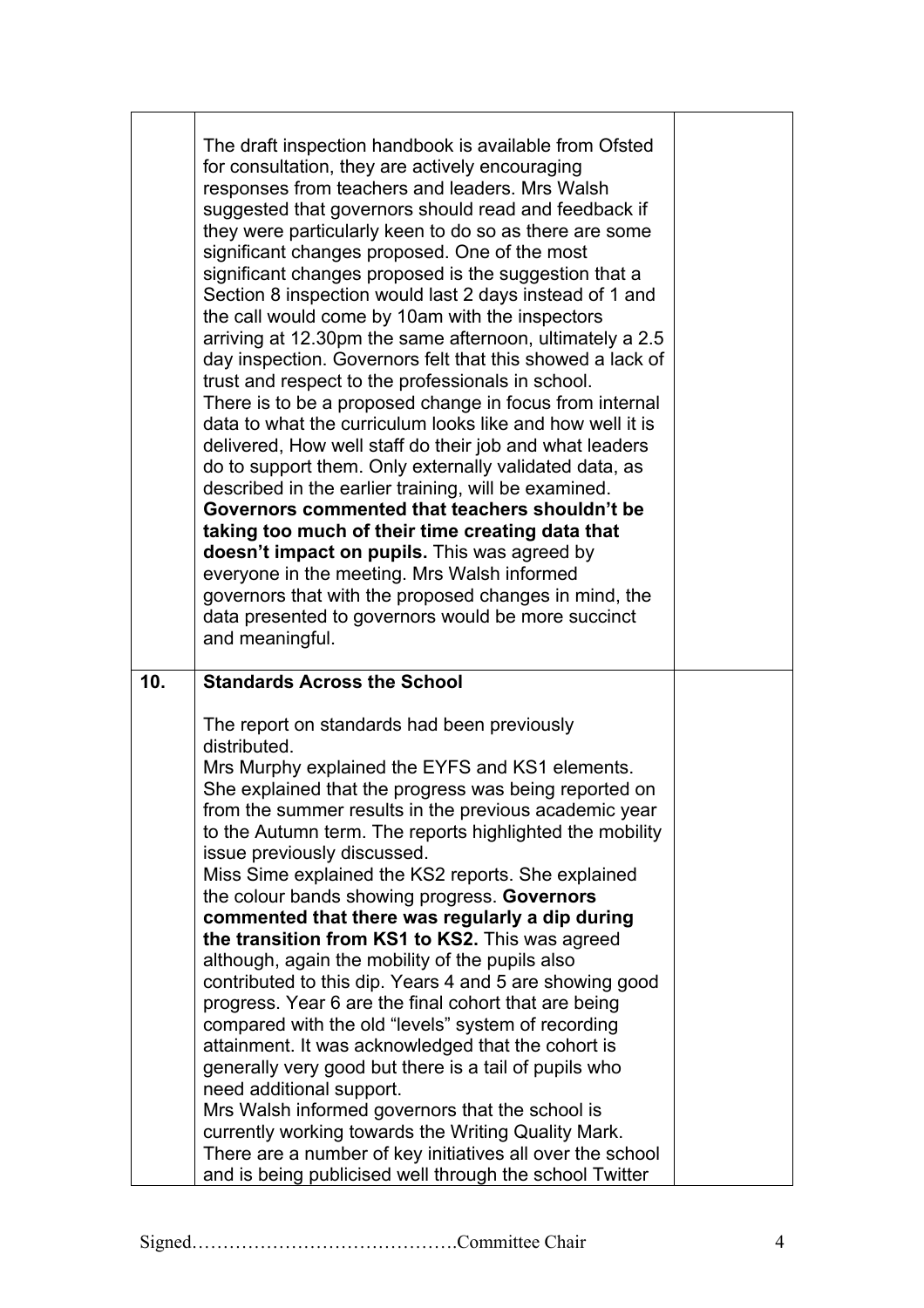|     | feed. The assessment is due to take place on 29 <sup>th</sup><br>March and governors were invited to come in to meet<br>the assessor and discuss the role the governors play in<br>raising standards in writing.<br>Governors commented that the new style report<br>was visually pleasing and provided enough<br>information to provide statutory requirements. It<br>also facilitated questions being asked which<br>leaders could provide evidence with the answers.                                                                                                                                                                                                                                                                                                                                                                                                                                                                                 |    |
|-----|---------------------------------------------------------------------------------------------------------------------------------------------------------------------------------------------------------------------------------------------------------------------------------------------------------------------------------------------------------------------------------------------------------------------------------------------------------------------------------------------------------------------------------------------------------------------------------------------------------------------------------------------------------------------------------------------------------------------------------------------------------------------------------------------------------------------------------------------------------------------------------------------------------------------------------------------------------|----|
| 11. | <b>Action Plan</b>                                                                                                                                                                                                                                                                                                                                                                                                                                                                                                                                                                                                                                                                                                                                                                                                                                                                                                                                      |    |
|     | The Governor's Action Plan and Ofsted Action Plan had<br>been previously circulated.                                                                                                                                                                                                                                                                                                                                                                                                                                                                                                                                                                                                                                                                                                                                                                                                                                                                    |    |
|     | The governors are now visiting regularly in line with the<br>visitor policy.                                                                                                                                                                                                                                                                                                                                                                                                                                                                                                                                                                                                                                                                                                                                                                                                                                                                            |    |
|     | Governors discussed training. They agreed that new<br>governors in particular should be encouraged to attend<br>training and particularly the new governor training.<br>Governors requested that the Skills Audit was<br>recirculated to analyse training needs.                                                                                                                                                                                                                                                                                                                                                                                                                                                                                                                                                                                                                                                                                        | IS |
| 12. | <b>Policies</b>                                                                                                                                                                                                                                                                                                                                                                                                                                                                                                                                                                                                                                                                                                                                                                                                                                                                                                                                         |    |
|     | All policies had been previously circulated.                                                                                                                                                                                                                                                                                                                                                                                                                                                                                                                                                                                                                                                                                                                                                                                                                                                                                                            |    |
|     | Parental Complaints Policy - This is a review of<br>a policy previously in place. Governors agreed<br>the policy.<br>CCTV Policy - In line with the recent<br>implementation of GDPR, this policy was a new<br>standalone policy. The governors were made<br>aware that images of pupils and adults are<br>considered data under data protection<br>regulations. This means that they may be able to<br>request access to the images (via parents for<br>pupils). The policy sets out the purpose of the<br>CCTV and how it is used. It also acknowledges<br>that Subject Access Requests may be made but<br>explains that it may not always be possible to<br>release all of the images requested, for example<br>when the images would be difficult to redact the<br>images of other people who did not give<br>permission to have their image shared.<br>Governors asked if the police could have<br>access to the images. It was confirmed that the |    |